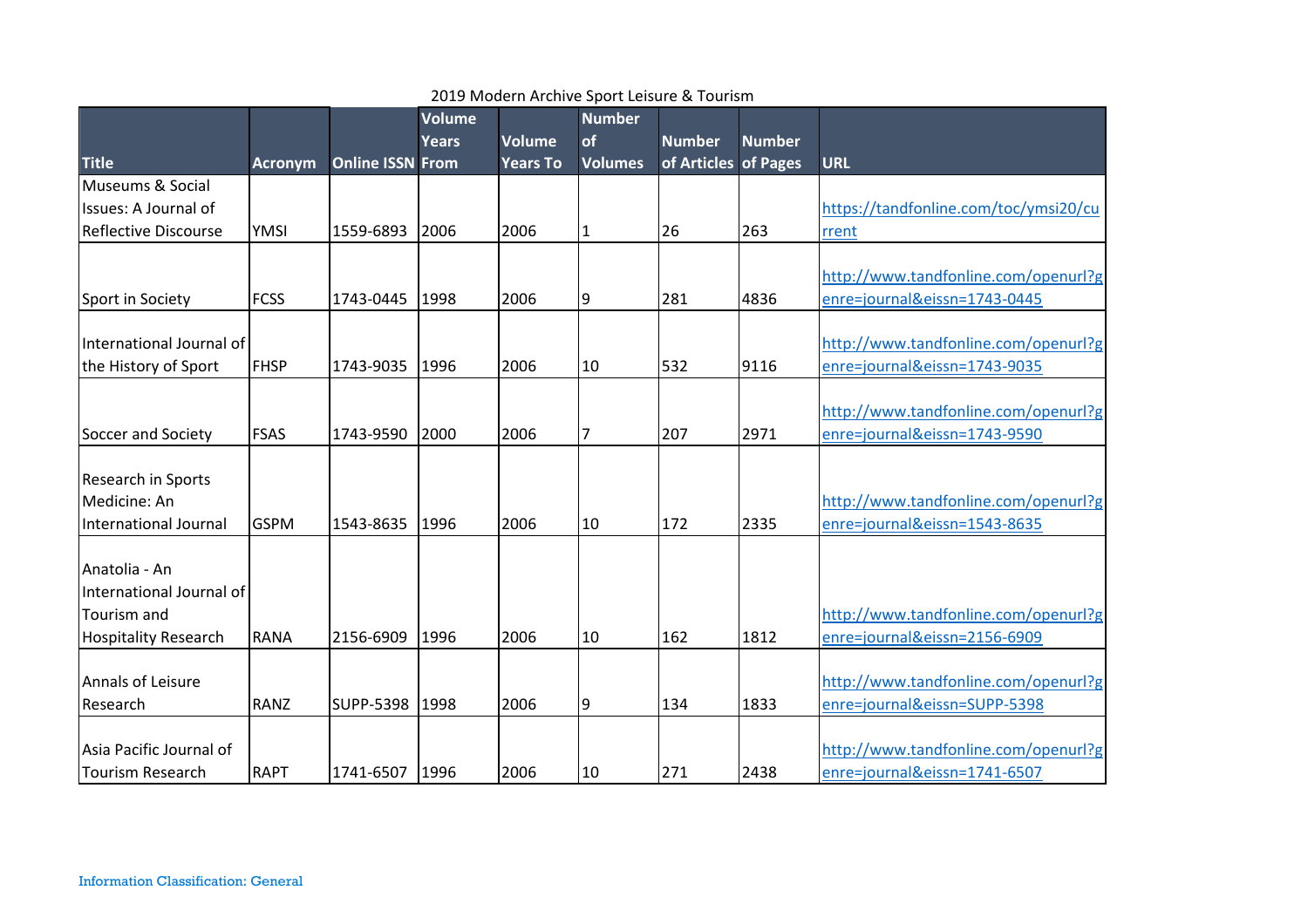| Current Issues in         |             |           |      |      |                |      |      | http://www.tandfonline.com/openurl?g |
|---------------------------|-------------|-----------|------|------|----------------|------|------|--------------------------------------|
| Tourism                   | <b>RCIT</b> | 1747-7603 | 1998 | 2006 | 9              | 244  | 4236 | enre=journal&eissn=1747-7603         |
|                           |             |           |      |      |                |      |      |                                      |
|                           |             |           |      |      |                |      |      | http://www.tandfonline.com/openurl?g |
| Journal of Ecotourism     | RECO        | 1747-7638 | 2002 | 2006 | 5              | 83   | 1068 | enre=journal&eissn=1747-7638         |
| European Sport            |             |           |      |      |                |      |      | http://www.tandfonline.com/openurl?g |
|                           |             |           |      |      |                |      |      |                                      |
| Management Quarterly RESM |             | 1746-031X | 2001 | 2006 | 6              | 140  | 2046 | enre=journal&eissn=1746-031X         |
| European Journal for      |             |           |      |      |                |      |      | http://www.tandfonline.com/openurl?g |
| Sport and Society         | <b>RESS</b> | 2380-5919 | 2004 | 2006 | 3              | 43   | 366  | enre=journal&eissn=1746-031X         |
|                           |             |           |      |      |                |      |      |                                      |
| International Journal of  |             |           |      |      |                |      |      | http://www.tandfonline.com/openurl?g |
| <b>Tourism Sciences</b>   | <b>RIJT</b> | 2377-0058 | 2000 | 2006 | $\overline{7}$ | 79   | 1188 | enre=journal&eissn=2377-0058         |
|                           |             |           |      |      |                |      |      |                                      |
| Journal of Heritage       |             |           |      |      |                |      |      | http://www.tandfonline.com/openurl?g |
| Tourism                   | <b>RJHT</b> | 1747-6631 | 2006 | 2006 | 1              | 10   | 150  | enre=journal&eissn=1747-6631         |
|                           |             |           |      |      |                |      |      |                                      |
| Journal of the            |             |           |      |      |                |      |      | http://www.tandfonline.com/openurl?g |
| Philosophy of Sport       | <b>RJPS</b> | 1543-2939 | 1996 | 2006 | 10             | 158  | 1798 | enre=journal&eissn=1543-2939         |
|                           |             |           |      |      |                |      |      |                                      |
| Journal of Sports         |             |           |      |      |                |      |      | http://www.tandfonline.com/openurl?g |
| Sciences                  | <b>RJSP</b> | 1466-447X | 1996 | 2006 | 10             | 1011 | 9762 | enre=journal&eissn=1466-447X         |
|                           |             |           |      |      |                |      |      |                                      |
| Journal of Sport &        |             |           |      |      |                |      |      | http://www.tandfonline.com/openurl?g |
| Tourism                   | <b>RJTO</b> | 1029-5399 | 1996 | 2006 | 10             | 248  | 1854 | enre=journal&eissn=1029-5399         |
|                           |             |           |      |      |                |      |      |                                      |
| Loisir et Societe /       |             |           |      |      |                |      |      | http://www.tandfonline.com/openurl?g |
| Society and Leisure       | <b>RLES</b> | 1705-0154 | 1996 | 2006 | 10             | 281  | 5214 | enre=journal&eissn=1705-0154         |
|                           |             |           |      |      |                |      |      |                                      |
|                           |             |           |      |      |                |      |      | http://www.tandfonline.com/openurl?g |
| Leisure/Loisir            | <b>RLOI</b> | 2151-2221 | 1999 | 2006 | 8              | 153  | 2347 | enre=journal&eissn=2151-2221         |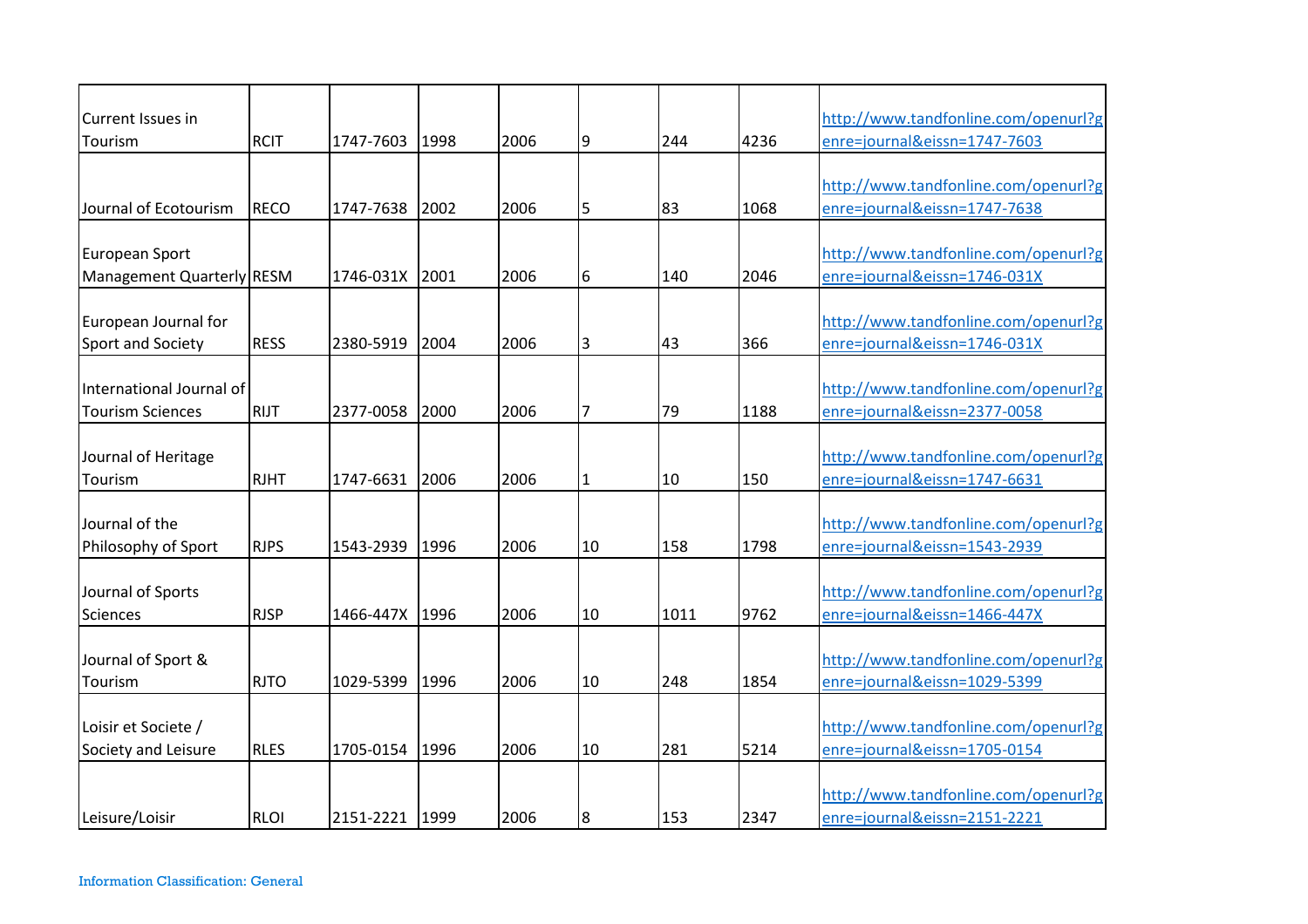|                               |             |           |      |      |    |     |      | http://www.tandfonline.com/openurl?g |
|-------------------------------|-------------|-----------|------|------|----|-----|------|--------------------------------------|
| Leisure Studies               | <b>RLST</b> | 1466-4496 | 1996 | 2006 | 10 | 248 | 3449 | enre=journal&eissn=1466-4496         |
|                               |             |           |      |      |    |     |      |                                      |
|                               |             |           |      |      |    |     |      | http://www.tandfonline.com/openurl?g |
| <b>Managing Leisure</b>       | <b>RMLE</b> | 2375-0480 | 1996 | 2006 | 10 | 203 | 2447 | enre=journal&eissn=2375-0480         |
|                               |             |           |      |      |    |     |      |                                      |
|                               |             |           |      |      |    |     |      | http://www.tandfonline.com/openurl?g |
| Sport in History              | <b>RSIH</b> | 1746-0271 | 1996 | 2006 | 10 | 195 | 3456 | enre=journal&eissn=1746-0271         |
|                               |             |           |      |      |    |     |      |                                      |
|                               |             |           |      |      |    |     |      | http://www.tandfonline.com/openurl?g |
| Sports Biomechanics           | <b>RSPB</b> | 1752-6116 | 2002 | 2006 | 5  | 111 | 1411 | enre=journal&eissn=1752-6116         |
|                               |             |           |      |      |    |     |      |                                      |
| Journal of Sustainable        |             |           |      |      |    |     |      | http://www.tandfonline.com/openurl?g |
| Tourism                       | <b>RSUS</b> | 1747-7646 | 1996 | 2006 | 10 | 364 | 5314 | enre=journal&eissn=1747-7646         |
|                               |             |           |      |      |    |     |      |                                      |
| Journal of Tourism and        |             |           |      |      |    |     |      | http://www.tandfonline.com/openurl?g |
| <b>Cultural Change</b>        | <b>RTCC</b> | 1747-7654 | 2003 | 2006 | 4  | 45  | 765  | enre=journal&eissn=1747-7654         |
|                               |             |           |      |      |    |     |      |                                      |
| <b>Tourism Planning &amp;</b> |             |           |      |      |    |     |      | http://www.tandfonline.com/openurl?g |
| Development                   | <b>RTHP</b> | 2156-8324 | 2004 | 2006 | 3  | 60  | 712  | enre=journal&eissn=2156-8324         |
| <b>Tourism Recreation</b>     |             |           |      |      |    |     |      | http://www.tandfonline.com/openurl?g |
|                               |             | 2320-0308 |      | 2006 |    |     |      |                                      |
| Research                      | <b>RTRR</b> |           | 1996 |      | 10 | 437 | 2877 | enre=journal&eissn=2320-0308         |
|                               |             |           |      |      |    |     |      | http://www.tandfonline.com/openurl?g |
| <b>World Leisure Journal</b>  | RWLE        | 2333-4509 | 1996 | 2006 | 10 | 425 | 2220 | enre=journal&eissn=2333-4509         |
|                               |             |           |      |      |    |     |      |                                      |
| Scandinavian Journal of       |             |           |      |      |    |     |      |                                      |
| Hospitality and               |             |           |      |      |    |     |      | http://www.tandfonline.com/openurl?g |
|                               | <b>SJHT</b> | 1502-2269 | 2001 | 2006 |    | 113 | 1329 | enre=journal&eissn=1502-2269         |
| Tourism                       |             |           |      |      | 6  |     |      |                                      |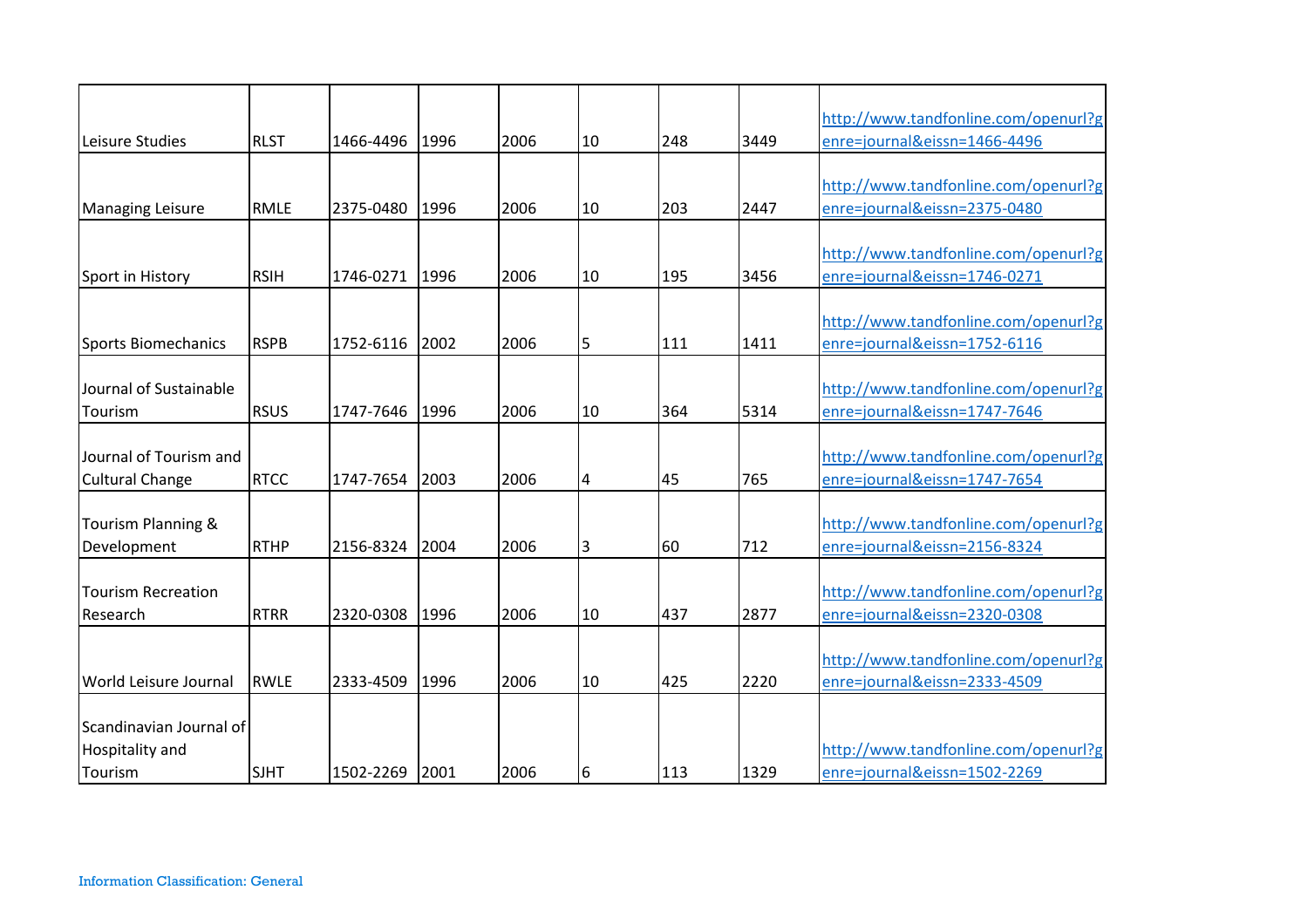| European Journal of                                                      |             |           |      |      |                |     |      | http://www.tandfonline.com/openurl?g                                 |
|--------------------------------------------------------------------------|-------------|-----------|------|------|----------------|-----|------|----------------------------------------------------------------------|
| <b>Sport Science</b>                                                     | <b>TEJS</b> | 1536-7290 | 2001 | 2006 | 6              | 178 | 1988 | enre=journal&eissn=1536-7290                                         |
| Journal of Hospitality &<br><b>Tourism Education</b>                     | <b>UHAT</b> | 2325-6540 | 1996 | 2006 | 10             | 396 | 2249 | http://www.tandfonline.com/openurl?g<br>enre=journal&eissn=2325-6540 |
| Leisure Sciences                                                         | <b>ULSC</b> | 1521-0588 | 1996 | 2006 | 10             | 279 | 3572 | http://www.tandfonline.com/openurl?g<br>enre=journal&eissn=1521-0588 |
| Journal Of Convention<br>& Event Tourism                                 | <b>WCET</b> | 1547-0156 | 1996 | 2006 | 10             | 62  | 1098 | http://www.tandfonline.com/openurl?g<br>enre=journal&eissn=1547-0156 |
| Journal Of Hospitality<br>Marketing &<br>Management                      | <b>WHMM</b> | 1936-8631 | 1996 | 2006 | 10             | 275 | 4101 | http://www.tandfonline.com/openurl?g<br>enre=journal&eissn=1936-8631 |
| Journal Of Human<br>Resources In<br>Hospitality & Tourism                | <b>WHRH</b> | 1533-2853 | 2002 | 2006 | 5              | 86  | 1318 | http://www.tandfonline.com/openurl?g<br>enre=journal&eissn=1533-2853 |
| International Journal<br>Of Hospitality &<br>Tourism Administration WJHT |             | 1525-6499 | 2000 | 2006 | 7              | 147 | 2785 | http://www.tandfonline.com/openurl?g<br>enre=journal&eissn=1525-6499 |
| Journal Of Quality<br>Assurance In<br>Hospitality & Tourism              | <b>WQAH</b> | 1528-0098 | 2000 | 2006 | $\overline{7}$ | 129 | 2183 | http://www.tandfonline.com/openurl?g<br>enre=journal&eissn=1528-0098 |
| Journal Of Travel &<br><b>Tourism Marketing</b>                          | <b>WTTM</b> | 1540-7306 | 1996 | 2006 | 10             | 431 | 5690 | http://www.tandfonline.com/openurl?g<br>enre=journal&eissn=1540-7306 |